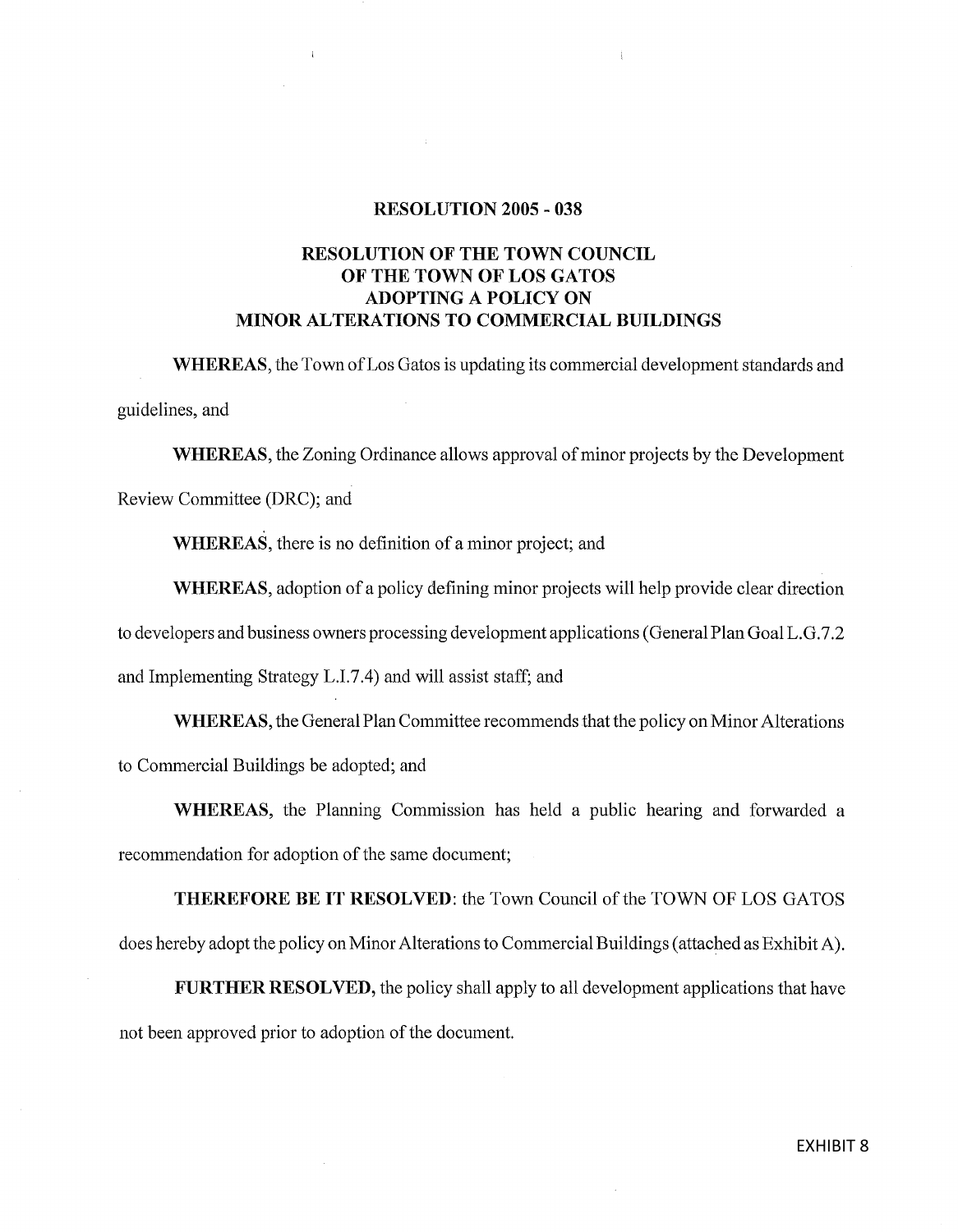**PASSED AND ADOPTED** at a regular meeting of the Town Council held on the  $18<sup>th</sup>$  day of April,

2005, by the following vote:

COUNCIL MEMBERS:

AYES: Steve Glickman, Diane McNutt, Joe Pirzynski, Mayor Mike Wasserman

NAYS: Barbara Spector

J.

 $\left\{ \right.$ 

ABSENT:

ABSTAIN:

SIGNED:

 $\frac{1}{3}$ 

MAYOR OF THE TOWN OF LOS GATOS LOS GATOS, CALIFORNIA

ATTEST:

muss

CLERK ADMINISTRATOR OF THE TOWN OF LOS GATOS LOS GATOS, CALIFORNIA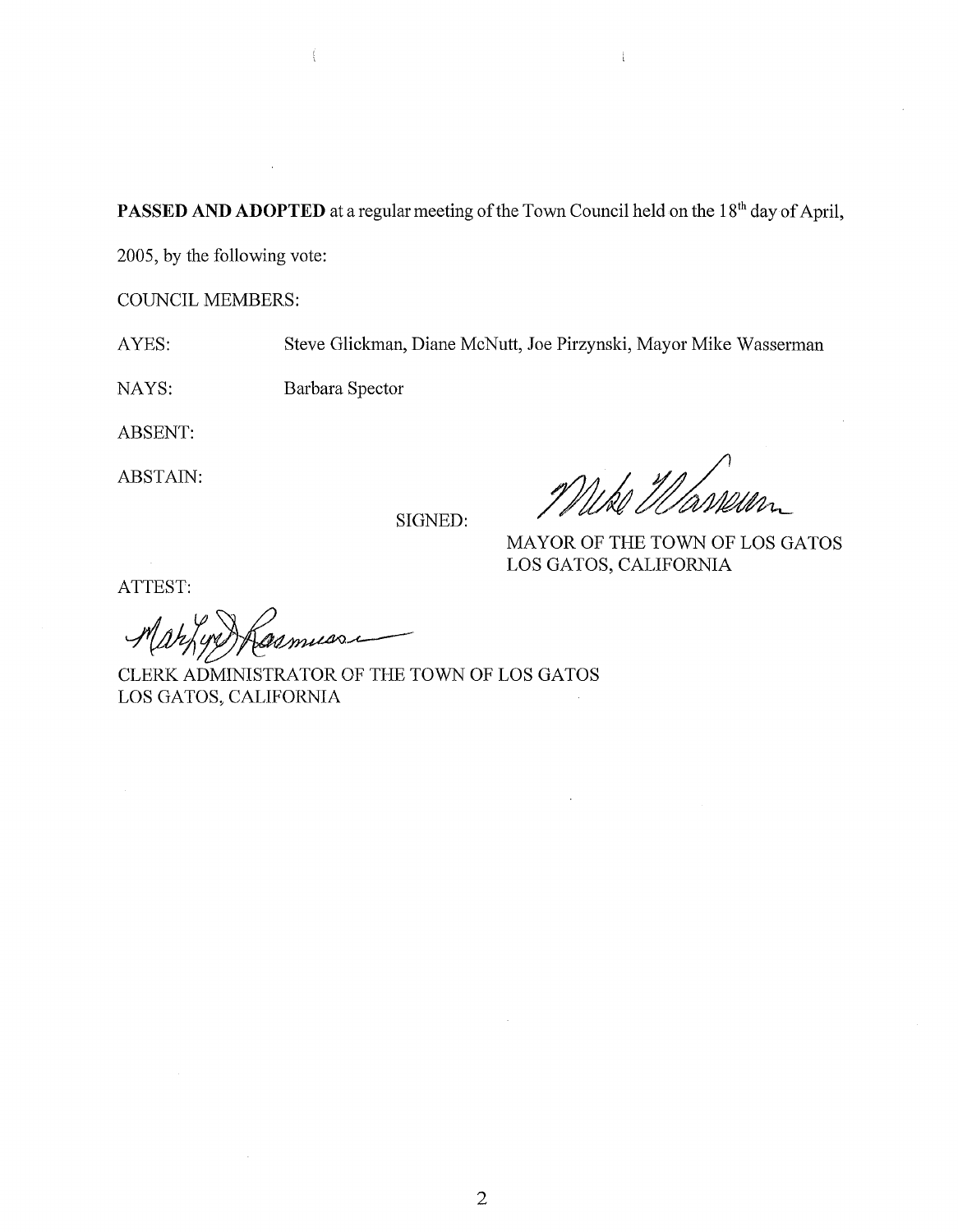# TOWN COUNCIL POLICY TOWN OF LOS GATOS

 $\mathbf{f}$ 

ť

| Subject: Minor Alterations to Commercial Buildings |                       | <b>Enabling Action:</b> |
|----------------------------------------------------|-----------------------|-------------------------|
|                                                    | Page 1 of 2           | $2005 -$                |
| Approved:                                          |                       | Effective<br>Date:      |
|                                                    | Mike Wasserman, Mayor |                         |

#### PURPOSE

Section 29.20.745(8) of the Zoning Ordinance states that the Development Review Committee DRC) shall "determine and issue zoning approval for minor exterior alterations to commercial buildings". The purpose of this policy is to define "minor exterior alterations" to commercial (DRC) shall "determine and issue zoning approval for minor exterior alterations to commercial<br>buildings". The purpose of this policy is to define "minor exterior alterations" to commercial<br>buildings that may be approved by Ordinance. To assist in the redevelopment of commercial buildings, the Town has created a streamlined review process for minor commercial improvement projects that comply with the Commercial Design Guidelines.

The following shall be used by staff when reviewing plans for minor exterior alterations to commercial buildings to determine if proposed projects can take advantage of the streamlined review process.

EXAMPLES OF MINOR ARCHITECTURAL IMPROVEMENTS:

The following are examples of minor architectural improvements that may be decided by the Development Review Committee (DRC) after considering public input at a duly noticed public hearing:

- 1. Replacing or changing out windows<br>2. Replacing or adding awnings
- Replacing or adding awnings
- 3. Changes to or addition of arcades<br>4. Replacement of or changes to exte
- 4. Replacement of or changes to exterior materials<br>5. Small scale additions (may not result in an incre
- 5. Small scale additions (may not result in an increase of more than four peak hour trips)